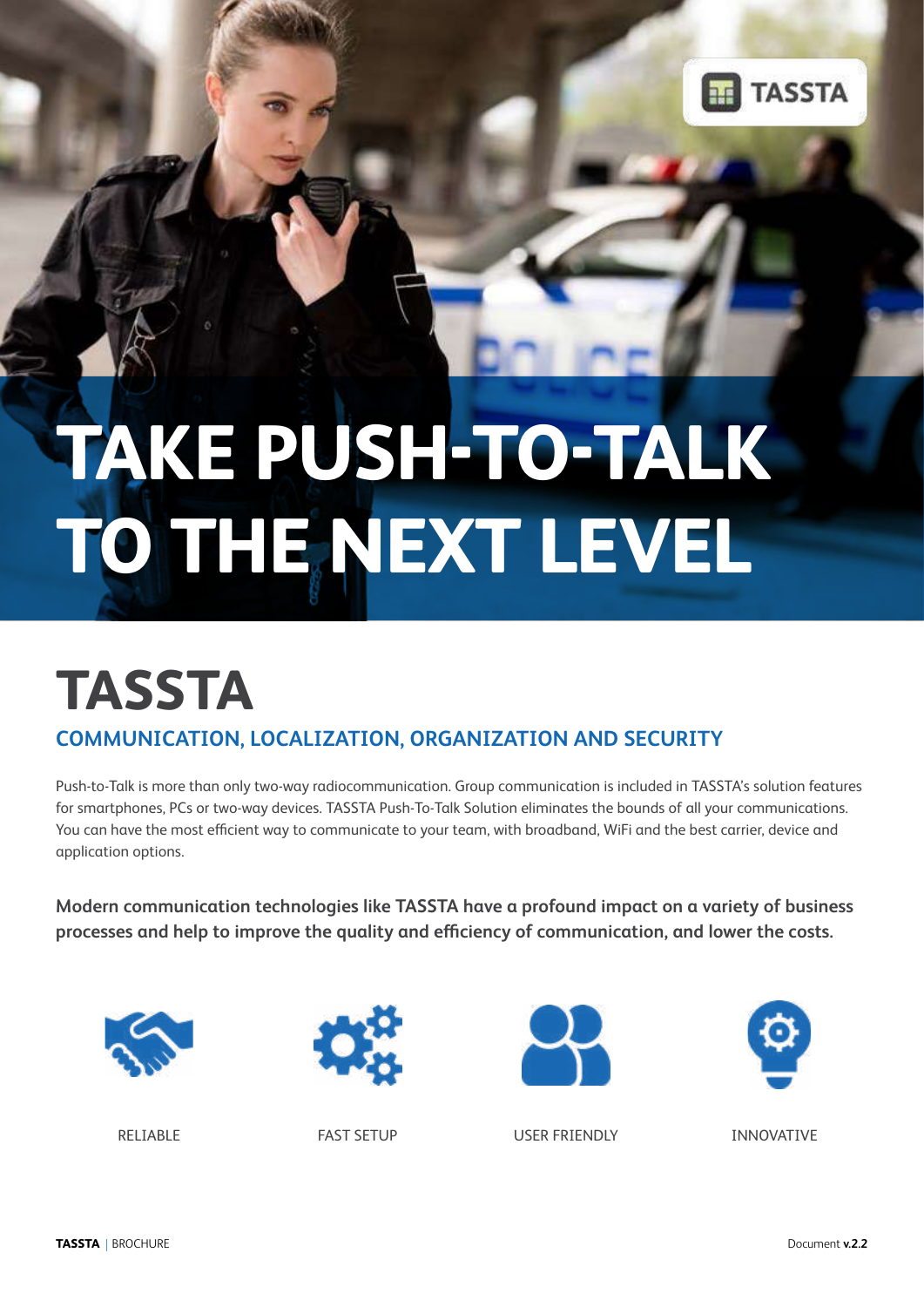



## **FOR YOUR SMARTPHONE AND DEVICES**

**TURN YOUR SMARTPHONE INTO A PTT HANDSET AND LET EVERYONE BE PART OF THE CONVERSATION**

Get the speed and simplicity of Pushto-Talk (PTT) communications with the ability to share multimedia information at the touch of one button.



## **TURN YOUR SMARTPHONE INTO A MULTI-CHANNEL COMMUNICATION DEVICE WITH TASSTA T.FLEX**

## **SINGLE APP, MULTIPLE FUNCTIONS.**

Get all your Group and Individual communication needs in one user friendly app for Android and iOS smartphones, tablets or desktops.

#### **Key Features**

- Group and Private PTT calls
- Real-Time Presence
- Do not disturb
- Priority talkgroup scan
- Background calling
- Voice message fallback
- Text messaging
- Video, photo and file sharing
- Location, mapping, and tracking
	- **Geofencing**
- Data and file Exchane

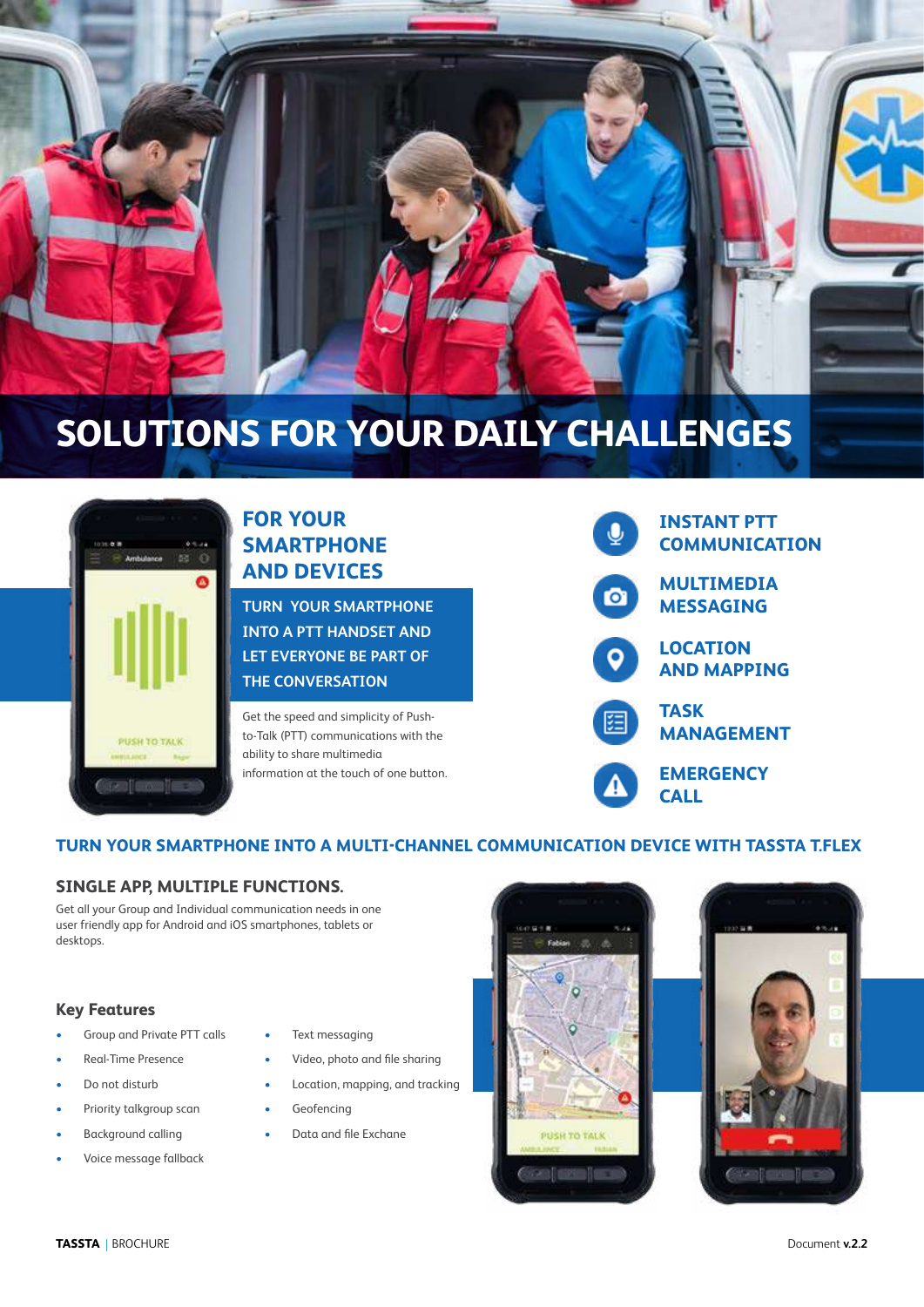



**GET THE ADVANTAGES OF TASSTA AND A TWO-WAY RADIO ON A GLOBAL NETWORK.**



## **AINA PTT VOICE RESPONDER**

AINA's PTT Voice Responder is a next generation speaker-microphone which can be connected via Bluetooth to iOS and Android smartphones. The device is designed to work with different walkie talkie style Push-to-Talk applications, featuring several buttons which the application developers can assign different functions to. Users can remotely control functions such as push-to-talk, phone calls, channel switching and emergency alerts, while keeping their phone in a safe place and preserving their phone's battery.

#### **Specification**

Compatible: **Bluetooth, iOS and Android** Micro-USB charging: **3.5mm audio jack**

Battery: **Long lasting battery** Weight: **Lightweight - 125G**

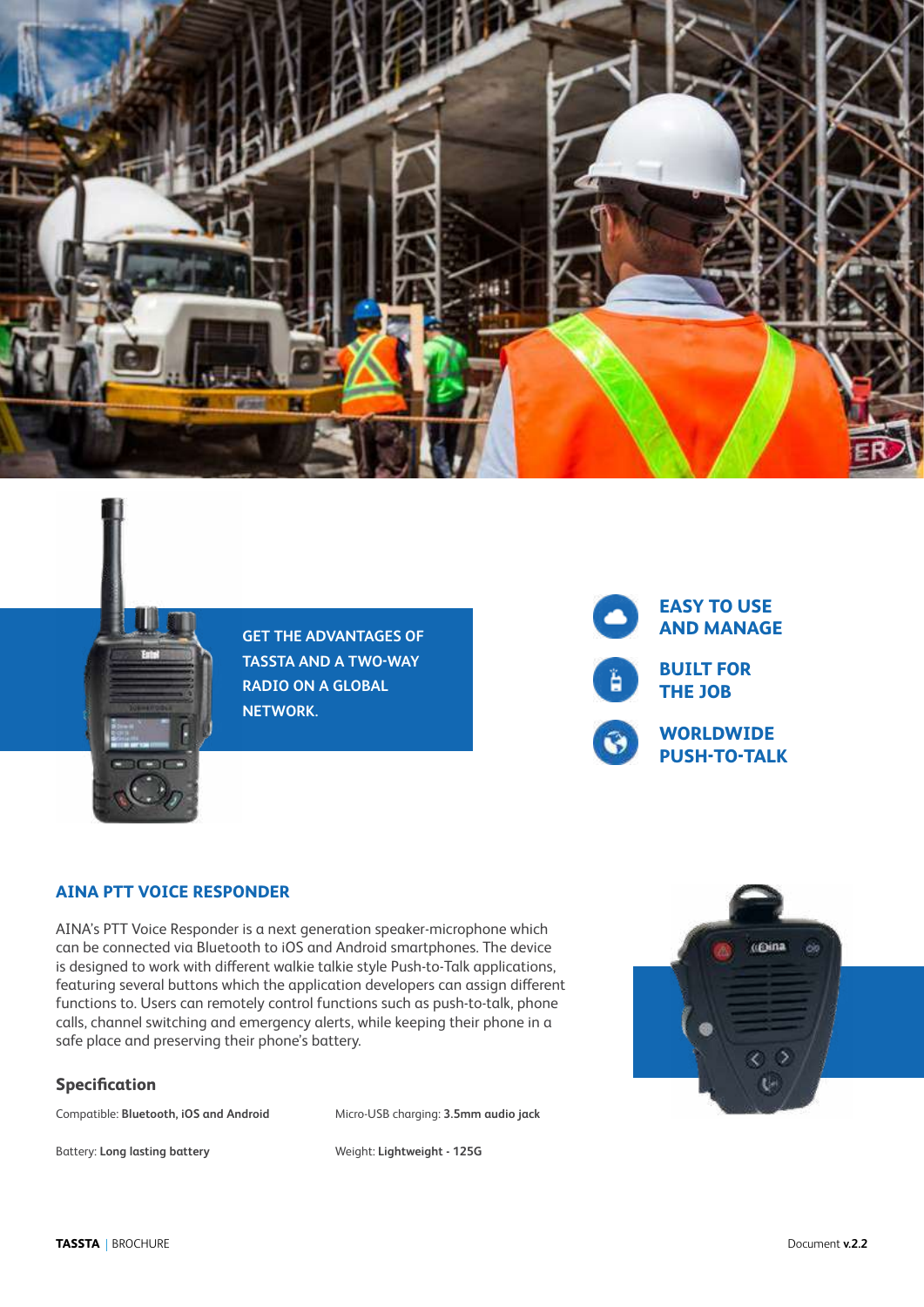

## **TASSTA T.RODON DISPATCHER**

#### **T.RODON IS A DESKTOP APPLICATION.**

Grants users a fully featured dispatch solution which brings the TASSTA solution to the highest professional level of communication.





#### **Key Features**

- Group and Individual Calls
- Broadcast Call
- Priority Call
- Messaging
- File and data transfer
- Location and Mapping
- **Geofencing**
- Remote Control
- Lone Worker Protection
- Task Management
- Indoor Localization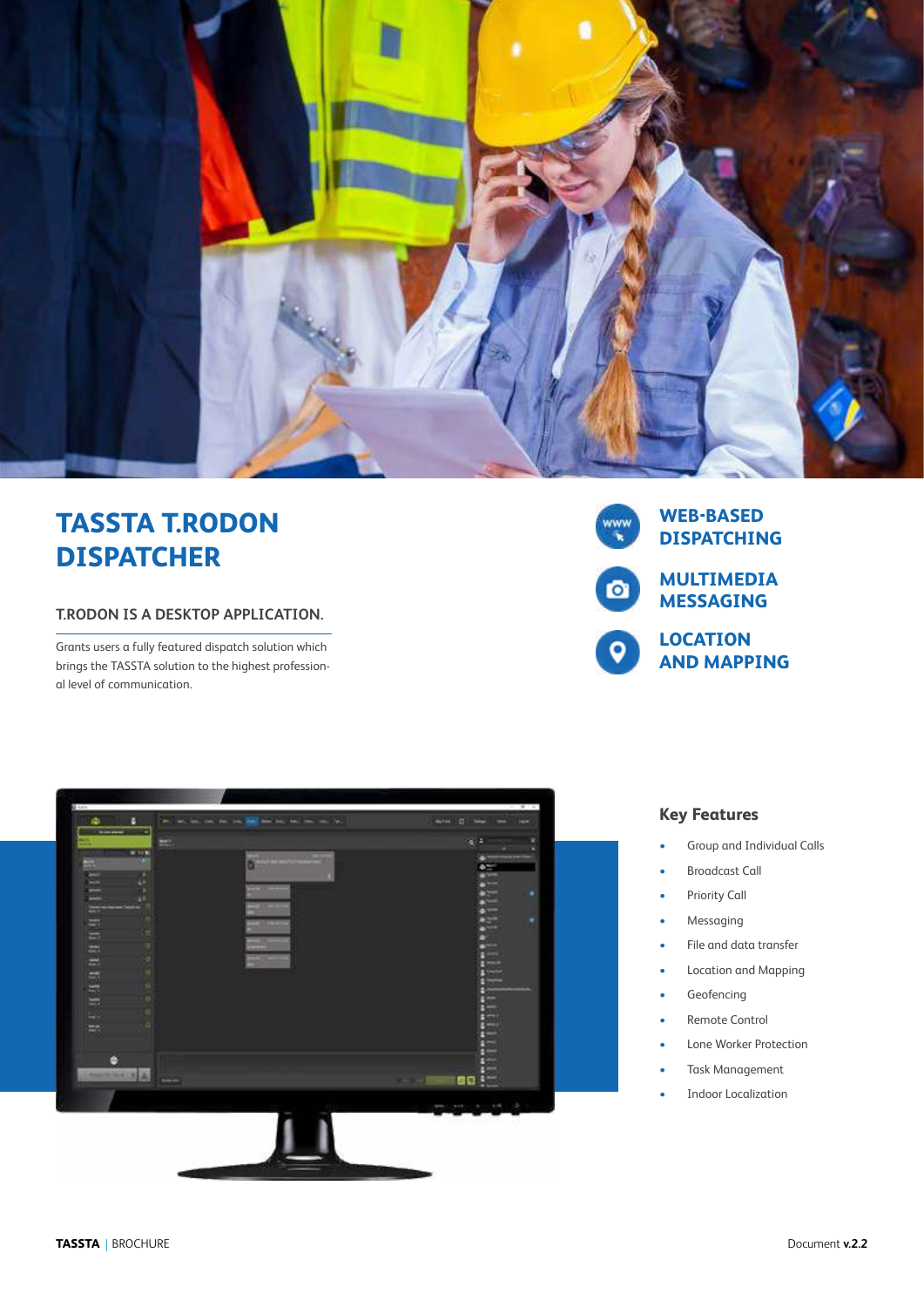

Modern communication technologies like TASSTA have a profound impact on a variety of business processes and help to improve the quality and efficiency of communication, and lower the costs. The use of advanced TASSTA communication solution can give an organization a competitive advantage. In addition, TASSTA might be an essential element in the strategic plan of many organizations.

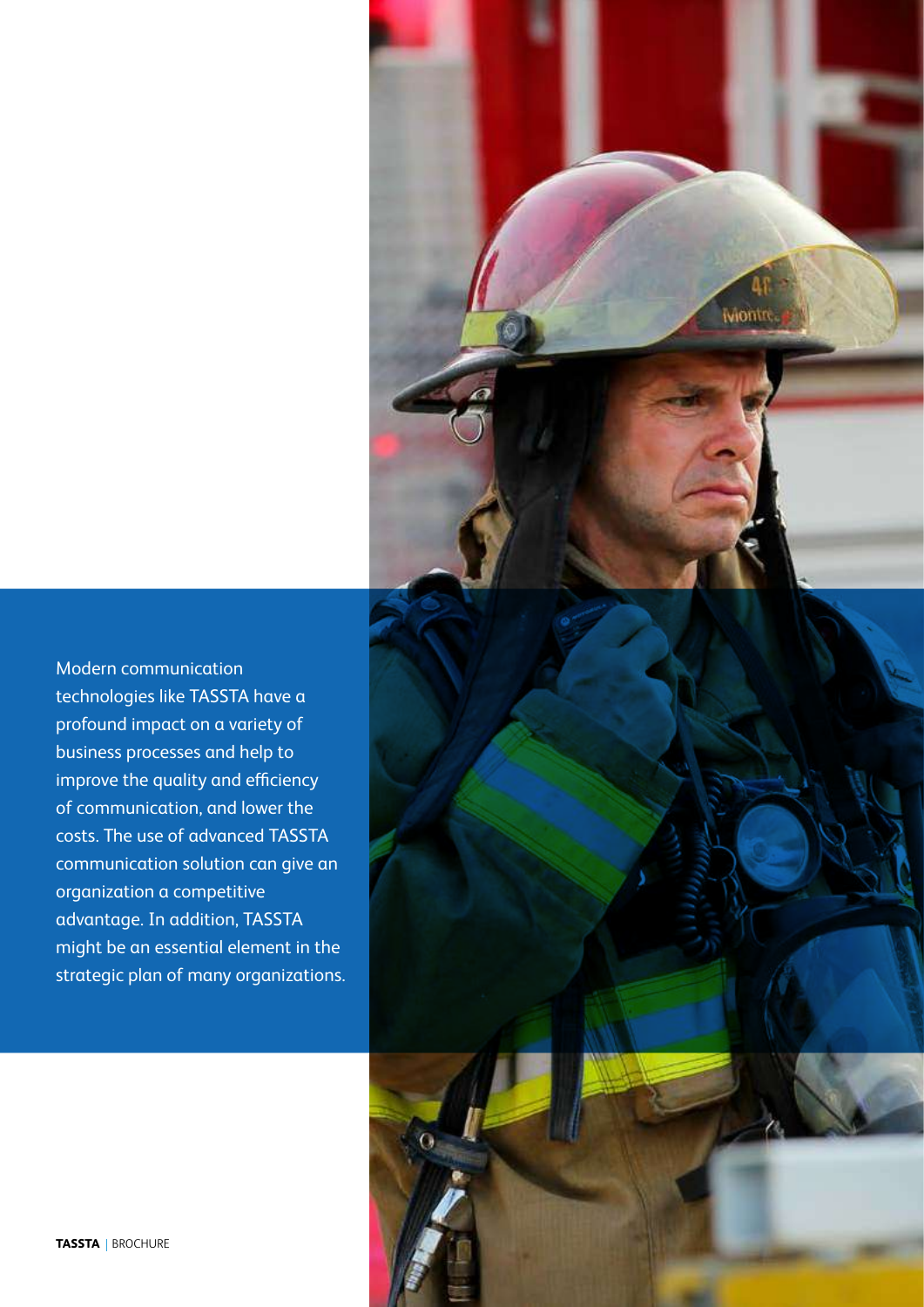## **PROFESSIONAL COMMUNICATION PLATFORM**

Possible with TASSTA solutions. Download our Smarthpone App or Desktop application and start using TASSTA for communication between radio, smartphone and desktop users.



## **TASSTA vs. TETRA / DMR**

| <b>FEATURE</b>                        | <b>TASSTA</b>                                               | <b>TETRA/DMR</b>                                    |
|---------------------------------------|-------------------------------------------------------------|-----------------------------------------------------|
| PUSH-TO-VIDEO                         | ✓                                                           | $\checkmark$                                        |
| <b>MANDOWN</b>                        | $\checkmark$                                                | $\checkmark$                                        |
| MULTIPLATFORM CLIENTS AND ACCESSORIES | $\checkmark$                                                | $\checkmark$                                        |
| <b>BROADCAST CALL</b>                 | $\checkmark$                                                | $\checkmark$                                        |
| GROUP, INDIVIDUAL & PRIORITY CALL     | $\checkmark$                                                | $\checkmark$                                        |
| DYNAMIC GROUP CALL                    | $\checkmark$                                                | $\checkmark$                                        |
| MESSAGES / SDS & STATUS MESSAGES      | $\checkmark$                                                | $\checkmark$                                        |
| <b>DATA TRANSFER</b>                  | $\checkmark$                                                | limited transfer rate                               |
| <b>TASK MANAGEMENT</b>                | $\checkmark$                                                | $\pmb{\times}$                                      |
| GPS LOCATION, GPS ROUTE, GEOFENCING   | $\checkmark$                                                | $\checkmark$                                        |
| INDOOR LOCALIZATION                   | $\checkmark$                                                | $\times$                                            |
| CRITICAL COMMUNICATION                | $\checkmark$                                                | $\checkmark$                                        |
| <b>FAST CALL SET UP</b>               | $\checkmark$                                                | $\checkmark$                                        |
| <b>SECURITY / ENCRYPTION</b>          | $\checkmark$                                                | $\checkmark$                                        |
| <b>EMERGENCY CALL</b>                 | $\checkmark$                                                | $\checkmark$                                        |
| REMOTE FEATURES (PICTURE & VOICE)     | $\checkmark$                                                | Voice                                               |
| ALARM NOTIFICATION                    | $\checkmark$                                                | $\checkmark$                                        |
| VOICE RECORDING AND CALL HISTORY      | $\checkmark$                                                | $\checkmark$                                        |
| REPLAY ON END DEVICE                  | $\checkmark$                                                | ×                                                   |
| NETWORK COVERAGE                      | worldwide                                                   | for extension additional base stations required     |
| INDIVIDUALIZATION                     | limitless                                                   | $\checkmark$                                        |
| QR CODE, BAR CODE, NFC                | $\checkmark$                                                | $\checkmark$                                        |
| LONE WORKER PROTECTION (LWP)          | $\checkmark$                                                | $\boldsymbol{\times}$                               |
| DYNAMIC GROUP NUMBER ASSIGMENT        | $\checkmark$                                                | $\times$                                            |
| <b>EMPLOYED STANDARDS</b>             | CDMA, GSM, UMTS, LTE, WIFI                                  | TETRA / DMR                                         |
| <b>CONNECTION TO EXTERNAL SYSTEMS</b> | different system interfaces on end device & system over API | PEI interface on end device<br>or a switch over API |